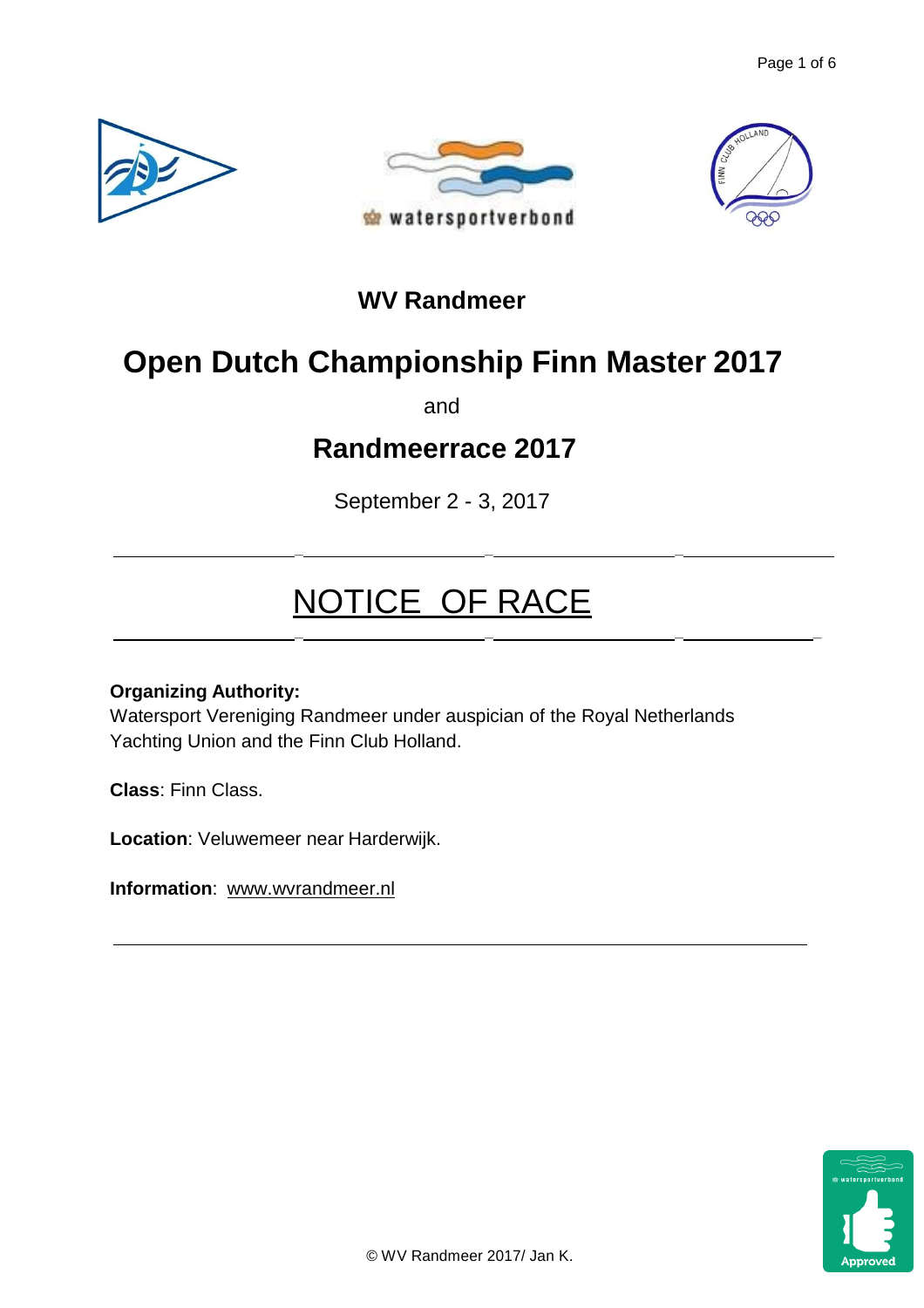#### **1 RULES**

- 1.1 The regatta will be governed by the rules as defined in *The Racing Rules of Sailing* (RRS)
- 1.2 The 'Rules for Championships Sailing and Windsurfing' will apply.
- 1.3 If there is a conflict between languages the English text will take precedence.

#### **2 ADVERTISING**

Boats may be required to display advertising chosen and supplied by the Organizing Authority.

#### **3 ELIGIBILITY AND ENTRY**

- 3.1 The regatta is open to all boats in de Finn class with the restriction that only competitors born in 1977 or before will be eligible for the Open Dutch Championship Finn Master 2017. The Randmeerrace 2017 is open to all boots in the Finn class .
- 3.2 Competitors must be current members of an IFA recognized National Finn Association.
- 3.3 Eligible boats may enter by completing the Entry Form on the website of the Finn Club Holland: www.finn-sailing.nl under "Wedstrijden – Inschrijven – ONK Finn Master en Randmeerrace"
- 3.4 *Entry closes on August 31 at 24:00 hrs.* Late entries will be accepted at an additional fee of Euro 10,00.
- 3.5 Competitors have to possess a valid Registration Certificate and a valid third-party Liability Insurance. It may be requested to show it at Registration.

#### **4 FEES**

- 4.1 The required fee is Euro 60,00 to be *paid in cash* at Registration.
- 4.2 The fee includes beverages, snacks and 1 x buffet.

#### **5 SCHEDULE**

5.1 Registration: All competitors are required to register their boat on September 2nd 2017 between 09:00 and 10:00 hrs. at the Race Office.

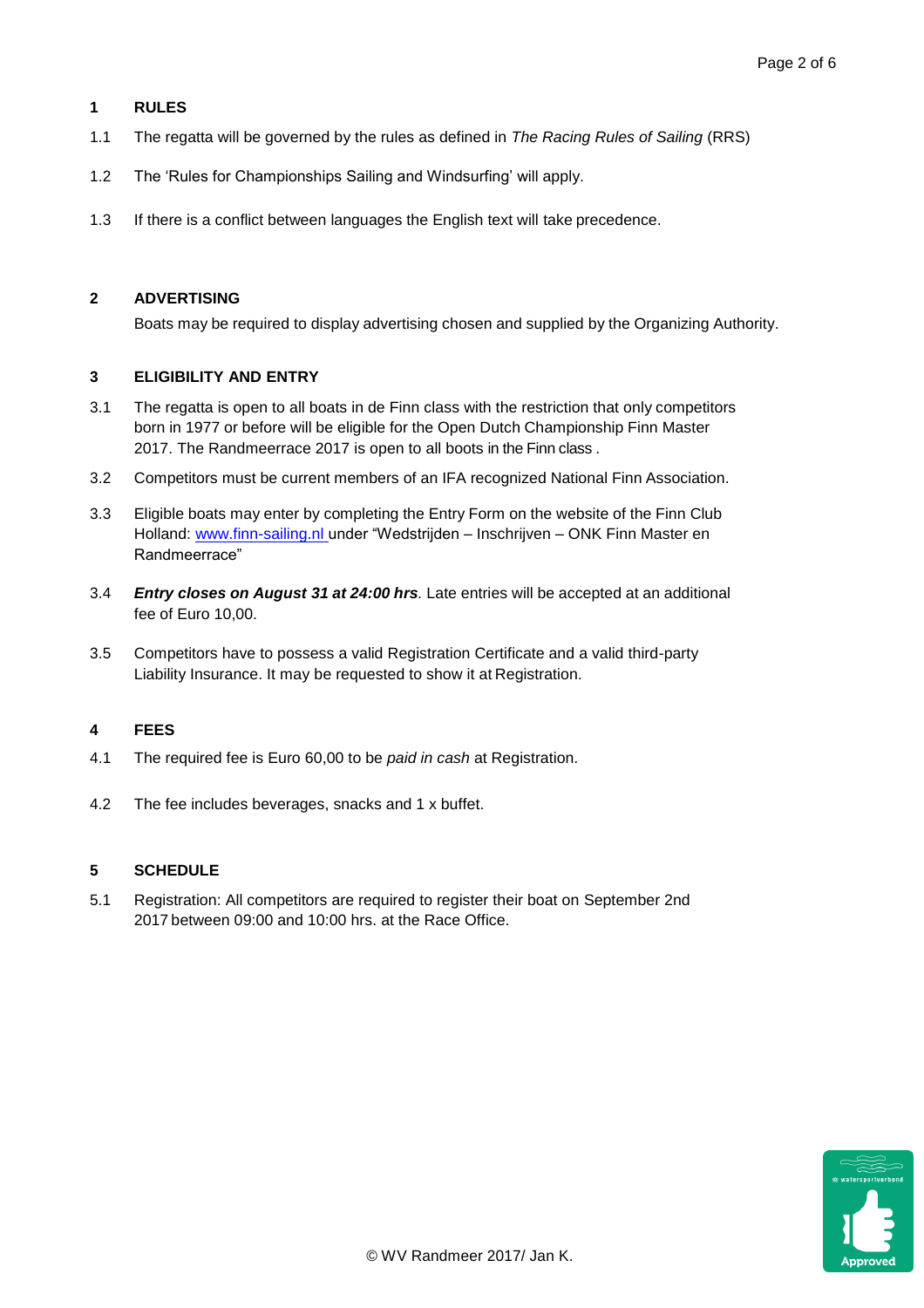5.2 Dates, numbers of races and approx. time of warning signal:

| Date                                | <b>Scheduled number</b><br>of races per day | Time of<br>first warning signal |
|-------------------------------------|---------------------------------------------|---------------------------------|
| Saturday September 2nd 2017         |                                             | $10:25$ hrs.                    |
| September 3rd 2017<br><b>Sundav</b> |                                             | 10:25 hrs.                      |

One extra race per day may be sailed.

5.3 On the last day of the regatta no warning signal will be made after 15:00 hrs.

#### **6 QUALIFYING AND FINAL SERIES**

No qualifying series will be held.

#### **7 MEASUREMENTS**

Each boat shall produce a valid Measurement Certificate.

#### **8 SAILING INSTRUCTIONS**

The Sailing Instructions will be available after 09:00 hrs. on September 2nd 2017 at the RaceOffice.

#### **9 VENUE**

- 9.1 Attachment A shows the location of the regatta harbor.
- 9.2 Attachment B shows the location of the racing areas.

#### **10 COURSES**

The courses to be sailed will be as follows: Olympic Triangle or Upwind Downwind (Gate).

#### **11 SCORING**

- . 11.1 Four races are required to be completed to constitute a Championship / Randmeerrace.
- 11.2(a) When fewer than five races have been completed, a boat's series score will be the total of her race scores.
	- (b) When from five to six races have been completed, a boat's series score will be the total of her race scores excluding her worst score.
- 11.3 Beside the overall scoring there will be an Open Dutch Championship Finn Master 2017scoring for participants born 1977 and before, in according with the International Finn Association Master Rules.
- 11.4 A race with an average wind strength exceeding 20 knots will not be scored for the Open Dutch Championship Finn Master 2017. Wind strength to be measured at deck level on the open water. The authority to start, continue or score a race in this respect remains with the Race Committee.

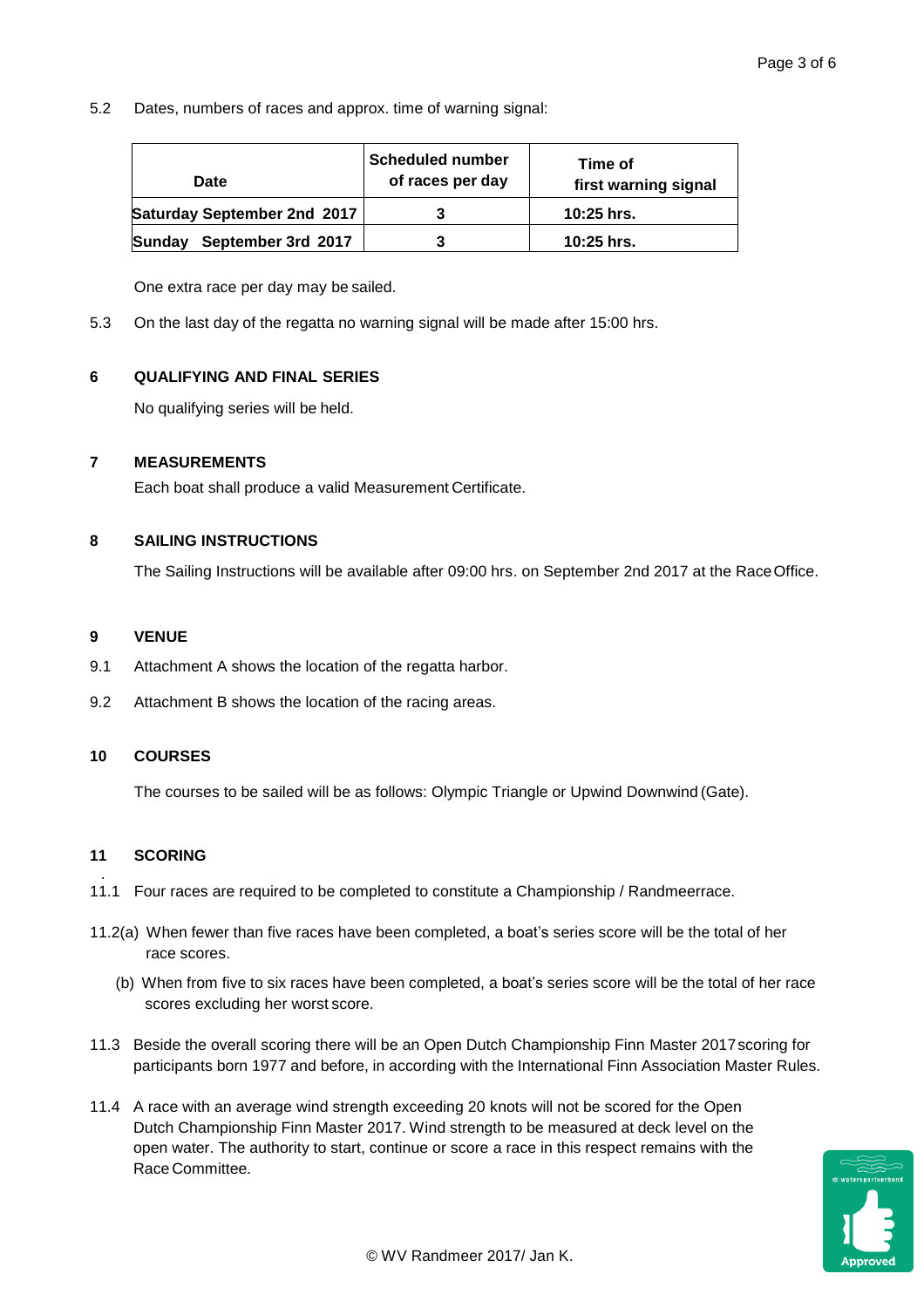#### **12 SUPPORT BOATS**

Not applicable.

#### **13 BERTHING**

Boats shall be kept in their assigned places in the boat park near the clubhouse.

#### **14 HAUL-OUT RESTRICTIONS**

Not applicable.

#### **15 DIVING EQUIPMENT AND PLASTIC POOLS**

Not applicable.

#### **16 RADIO COMMUNICATION**

A boat shall neither make radio transmissions while racing nor receive radio communications not available to all boats. This restriction also applies to mobile telephones. VHF will onlybe used for safety communication.

#### **17 PRIZES**

The winning boat of the Open Dutch Finn Masters 2017 acquires the title "Dutch Champion", the medal and the Blue Pennant of the RNYU.

Other prizes will be given as follows:

- Open Dutch Championship Finn Master 2017: six prizes
- Randmeerrace 2017: five prizes.

#### **18 DISCLAIMER OF LIABILITY**

Competitors participate in the regatta entirely at their own risk. See RRS, Rule 4, *Decisionto Race*. The Organizing Authority will not accept any liability for material damage orpersonal injury or death sustained in conjunction with or prior to, during, or after the regatta.

#### **19 RIGHTS TO USE NAME AND LIKENESS**

**By participating in this event, competitors automatically grant to the organizing authority and the event sponsors the right, in perpetuity, to make, use, and show, at their discretion, any photography, audio and video recordings, and other reproductions of them made at the venue or on the water from the time of their arrival at the venue, until their final departure, without compensation**

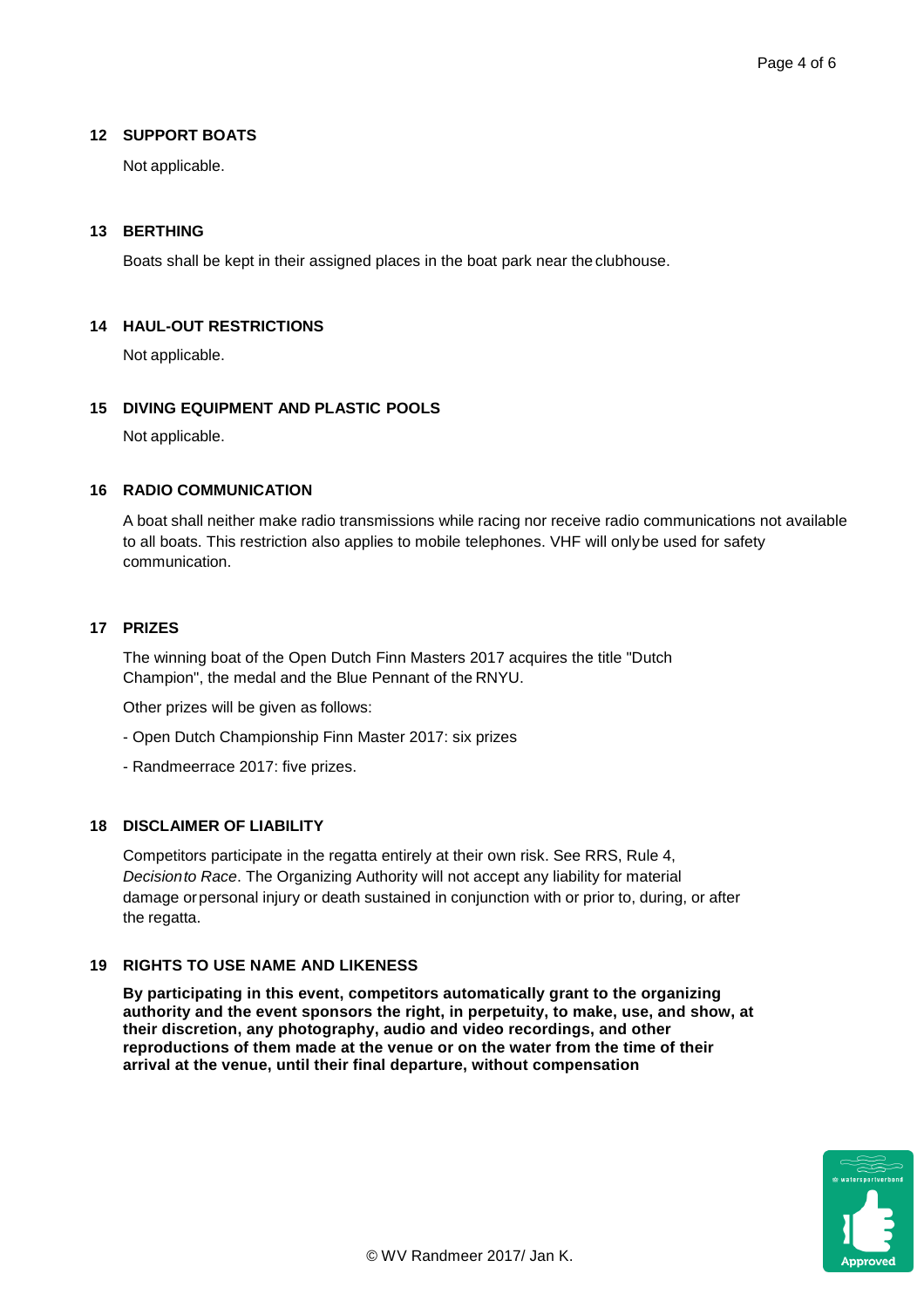#### **20 INSURANCE**

Each participating boat shall be insured with valid third-party liability insurance with aminimum cover of Euro 1,500,000 per event or the equivalent.

#### **21 CARAVANS. CAMPERS, TENTS**

Facilities for camping are available at the site of the event at Flevostrand ( [www.flevostrand.nl](http://www.flevostrand.nl/); info@flevostrand.nl). Please register upon arrival at the reception desk of Flevostrand.

#### **22 FURTHER INFORMATION**

For further information please contact:

- Secretary of the WV Randmeer: Jan van der Horst, tel. +31 6 20405179 or [secretarisrandmeer@gmail.com](file:///C:/Users/G.%20Geelkerken/AppData/Local/Microsoft/Windows/Temporary%20Internet%20Files/Content.Outlook/2D8DJW55/secretarisrandmeer@gmail.com)
- website of the WV Randmeer: [www.wvrandmeer.nl](http://www.wvrandmeer.nl/)